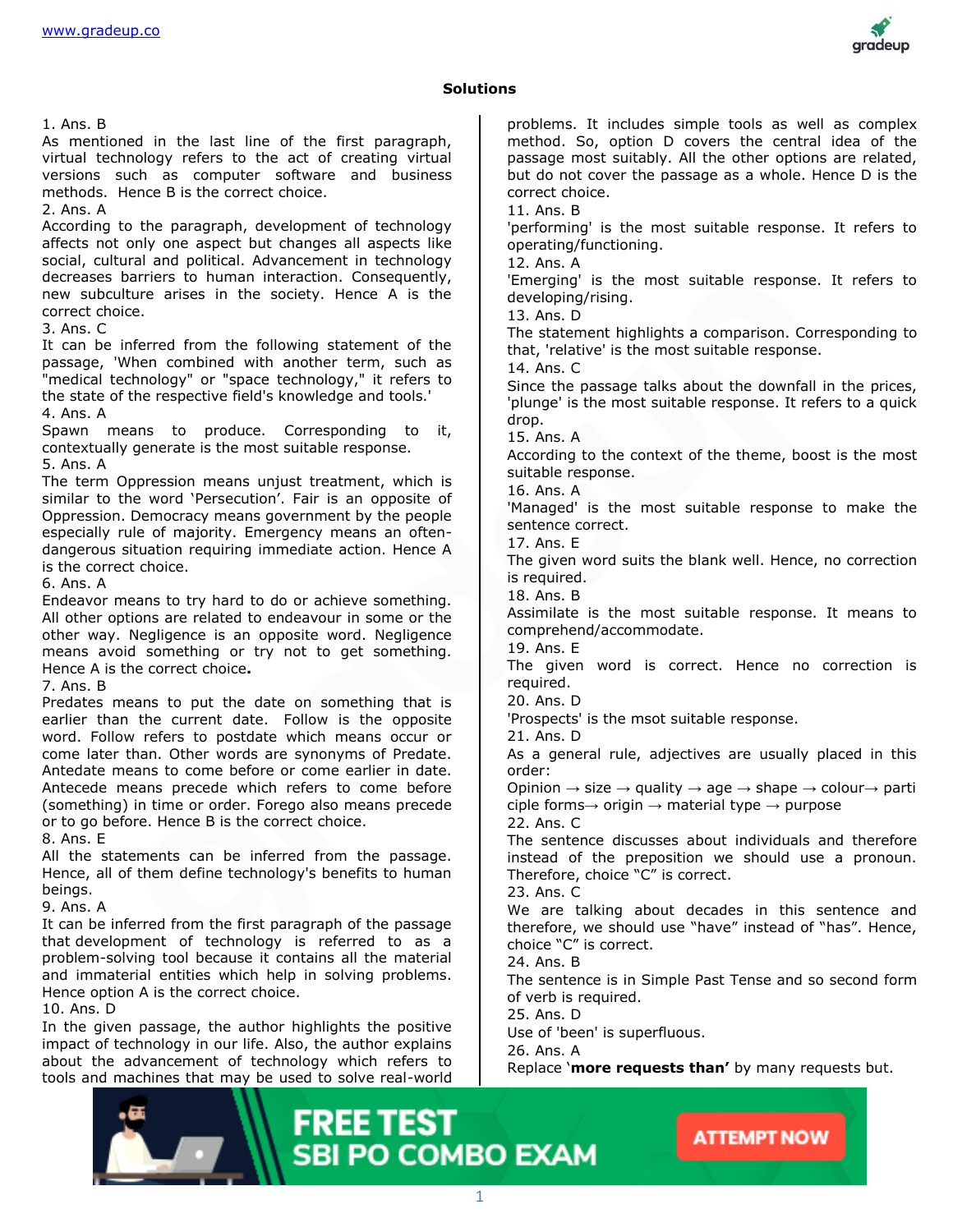

27. Ans. B Replace hand to mouthful existence by hand to mouth existence means having or providing only the bare essentials not more than it. 28. Ans. C The verb form 'earning' is preceded by 'to' and grammatically the rule is that the first form of the verb is used along with 'to'. So, 'earn a decent living' is the most appropriate replacement for the boldened part. 29. Ans. C Replace 'served piped hot' by 'served piping hot' which means (of food or water) very hot. 30. Ans. B Here, 'so as to catch' should be used to make the sentence grammatically correct. 'so as to' indicates the reason for the action mentioned in the former part of the given sentence. 31. Ans. E  $\overline{2}$  $\overline{2}$  $\overline{2}$ 6  $\mathbf{r}$ y J - 0 J

 $2x(x+2)+1(x+2)=0$  $(x+2)(2x+1)=0$  $x=-2, -\frac{1}{2}$  $y^2 + 9y + 20 = 0$  $y^2 + 4y + 5y + 20 = 0$  $y(y+4)+5(y+4)=0$  $(y+5)(y+4)=0$  $y = -5, -4$  $x > y$ 34. Ans. C  $x^2 - 7x + 10 = 0$  $x^2-2x-5x+10=0$  $x(x-2)-5(x-2)=0$  $(x-2)(x-5)=0$  $x = 2.5$  $y^2-12y+35=0$  $y^2-5y-7y+35=0$  $y(y-5)-7(y-5)=0$  $(y-5)(y-7)=0$  $v = 5.7$ If  $y = 5$ ,  $x = 2$  then  $y > x$ If  $y = 5$ ,  $x = 5$  then  $y = x$ Hence,  $x \leq y$ 35. Ans. D  $(x-12)^2=0$  $x - 12 = 0$  $x = 12$  $v^2 = 144$  $\nu = -12.12$  $x \geq y$ 36. Ans. E $14 \times 0.5 + 1 = 8$  $8 \times 1 + 1 = 9$  $9 \times 1.5 + 1 = 14.5$  $14.5 \times 2 + 1 = 30$ 

 $30 \times 2.5 + 1 = 76$ 

33. Ans. B

 $2x^2 + 5x + 2 = 0$  $2x^2+4x+x+2=0$ 

## **FREE TEST SBI PO COMBO EXAM**

ATTEMPT NOW

requence grammatic  
reason for the actor  
given sentence.  
31. Ans. E  

$$
2x^2-7x+6=0
$$
  
 $2x^2-4x-3x+6=0$   
 $2x(x-2)-3(x-2)=0$   
 $(x-2)(2x-3)=0$   
 $x=\frac{3}{2},2$   
 $y^2-3y+2=0$   
 $y^2-2y-y+2=0$   
 $y(y-2)-1(y-2)=0$ 

 $\nu = 1, 2$ 

say  $x = 1.5$  and  $y = 2$ ; then  $x < y$ if  $x = 2$  and  $y = 1$ ; then  $x > y$ No specific relation can be established between x & y. 32. Ans. B  $3x^2 + 4x + 1 = 0$  $3x^2 + 3x + x + 1 = 0$ 

 $3x(x+1) + 1(x+1) = 0$ 

 $(x+1)(3x+1) = 0$ 

$$
x=-1,-\frac{1}{3}
$$

 $y^2 + 5y + 6 = 0$  $v^2 + 3v + 2v + 6 = 0$  $y(y+3) + 2(y+3) = 0$  $(y+3)(y+2)=0$  $y = -3, -2$ 

 $x > y$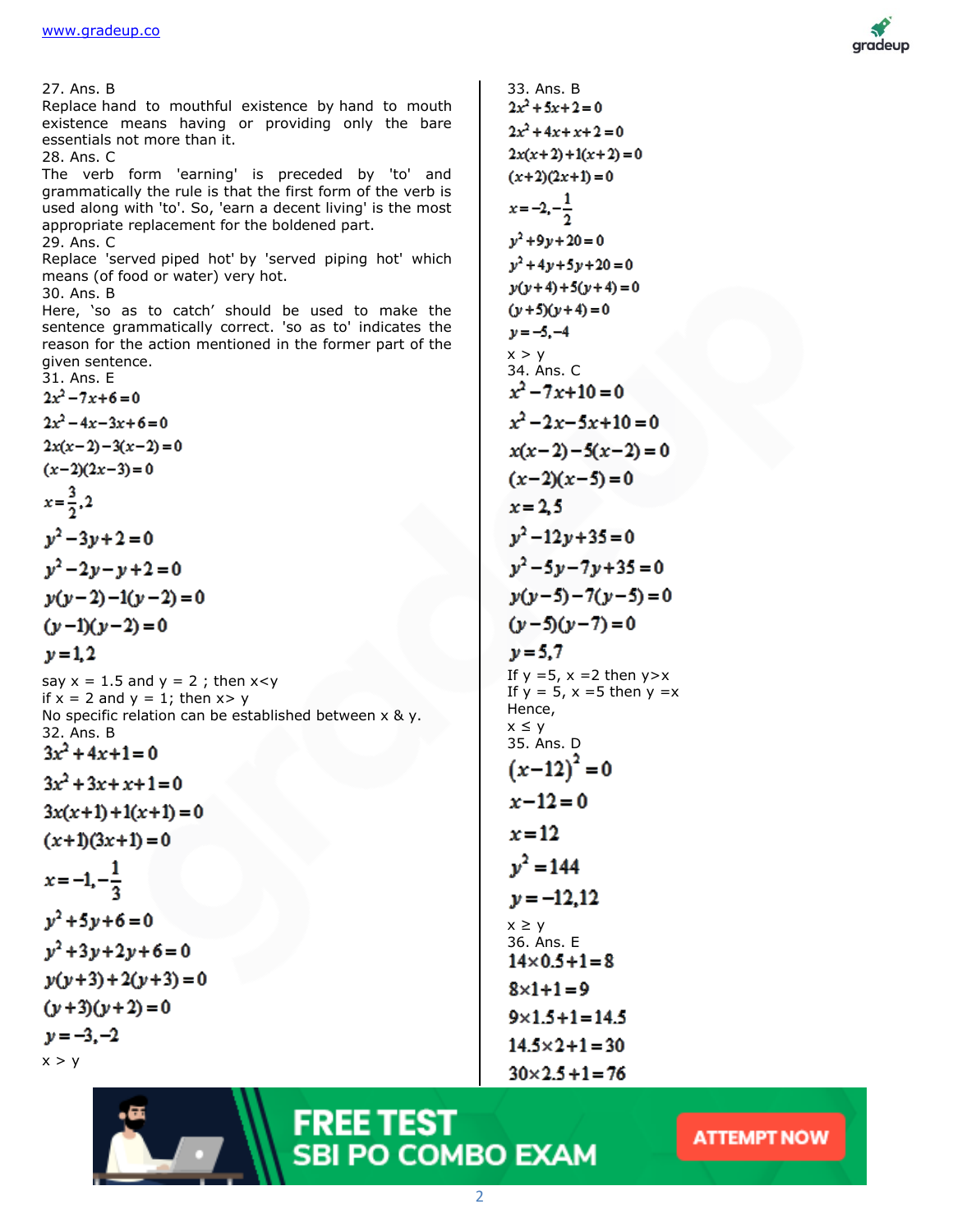37. Ans. D  $77 + (8 \times 1) = 85$  $85 - (8 \times 2) = 69$  $69 + (8 \times 4) = 101$  $101 - (8 \times 8) = 37$  $37 + (8 \times 16) = 165$ 38. Ans. E  $20 + 3^2 = 29$  $29 + 5^2 = 54$  $54 + 7^2 = 103$ 

 $103 + 9^2 = 184$ 

 $184 + 11^2 = 305$ 39. Ans. C  $7 \times 1 + 1 = 8$ 

 $8 \times 2 + 2 = 18$ 

 $18 \times 3 + 3 = 57$ 

 $57 \times 4 + 4 = 232$ 

 $232 \times 5 + 5 = 1165$ 

Hence option C is the right answer. 40. Ans. C



Difference of numbers  $7 - 5 = 2$ 

 $18 - 7 = 11$ 

 $47 - 18 = 29$ 

 $103 - 47 = 56$ 

 $195 - 103 = 92$ 

Difference in difference of numbers  $11 - 2 = 9$ 

 $29 - 11 = 18$ 

 $56 - 29 = 27$ 

 $92 - 56 = 36$ 

Hence option C is the right answer.



41. Ans. B  $13.03^{2} + 7 + 21.998 \times 4.012 = 298.998$  $13^2 + 7 + 22 \times 4 = 299$  $169 + ? + 88 = 299$  $7 = 42$ 42. Ans. E Making approximation,  $\sqrt{33124} \times \sqrt{2601} - (83)^2 = (2)^2 + (37)^2$  $\Rightarrow$  182 × 51 − 6889 = ?<sup>2</sup> + 1369  $\Rightarrow$ 9282 – 6889 – 1369 = ?<sup>2</sup>  $\Rightarrow$  ?<sup>2</sup> = 1024  $\Rightarrow$  ? = 32 43. Ans. A  $\sqrt{454 + 985} - 7^2 \div 18.752 = 18.9001$  $\Rightarrow \sqrt{1439} - ?^2 \div 18.752 = 18.9001$ Here,  $\sqrt{1439}$   $\approx$  38 18.752 ≈ 19 18.9001 ≈ 19 Now, the expression will become:  $38 - ?^2 \div 19 = 19$ ⇒? <sup>2</sup> ÷ 19 ≈ 38-19 ⇒? <sup>2</sup> ≈361 ⇒? ≈ 19 44. Ans. B  $\frac{7441}{34}*12 = ?*9+110$ 34  $2626 \approx ? \times 9 + 110$ ? × 9 ≈2516  $\frac{2516}{9}$  = 279.55  $\approx$  280 45. Ans. D ? = 5467 - 3245 + 1123 - 2310  $\approx$  1030 46. Ans. B Demand for brand C product  $= 2800$  units Demand for brand C product increase by 75%  $\Rightarrow$ New demand of brand C product = 175% of 2800 units ⇒New demand of brand C product = 4900 units Production of brand C product = 3300 units To meet the demand the brand C should raise the production of product to 4900 units ∴1600 more units should be produced. ⇒required percentage = Hence, to meet the demand the brand C should raise the production by 48.48%.

**FREE TEST SBI PO COMBO EXAM** 

ATTEMPT NOW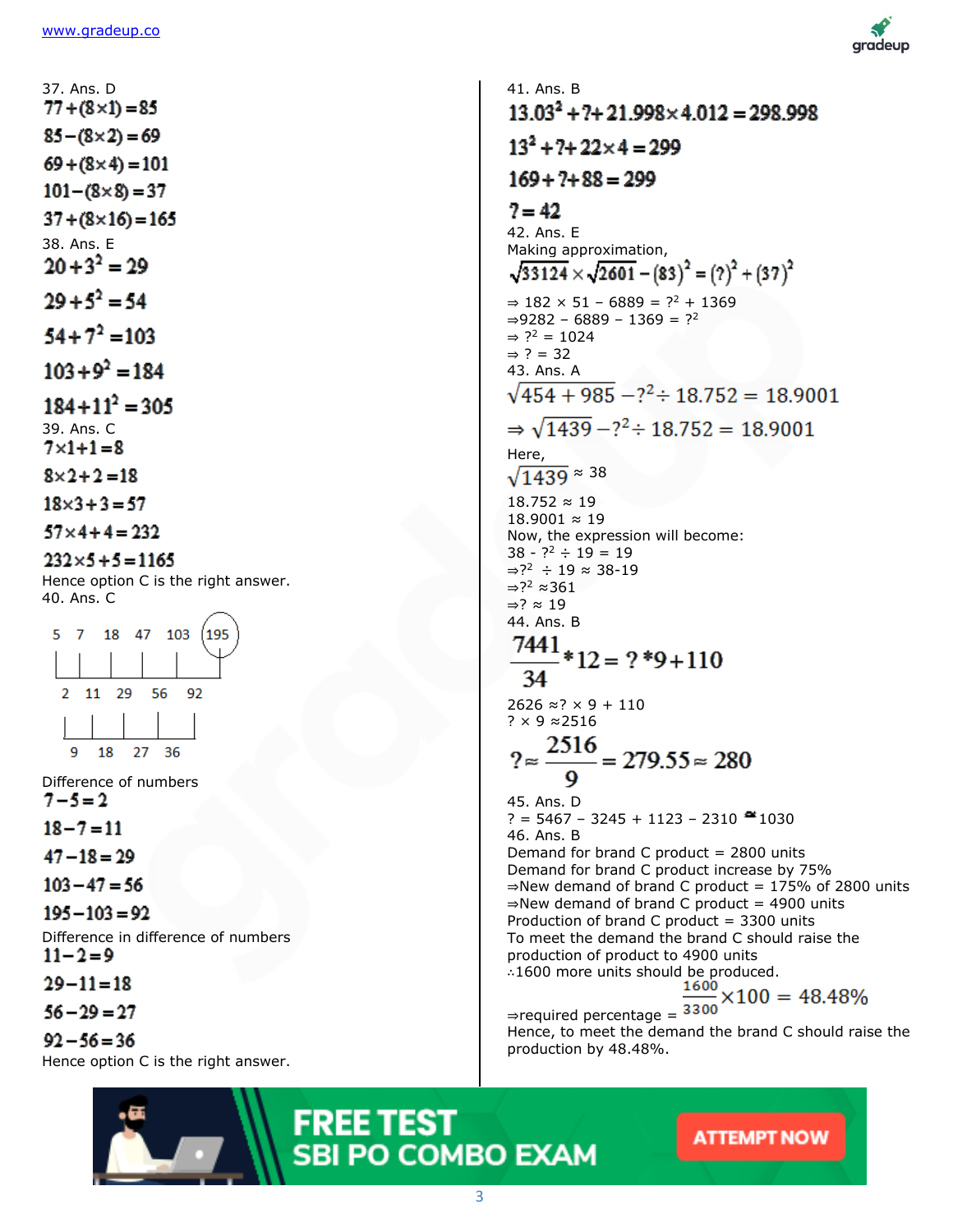47. Ans. D Demand for brand A product  $= 2200$  units Production of brand A product  $= 1400$  units Difference between demand and production of brand A product = 800 units The company has to raise its production t0 2200 to meet its demand for that it has to produce 800 units more. With every 160 unit produced the brand increases its price by 10%.  $\Rightarrow$  Number of times the brand increase its price by 10% =  $800/160 = 5$ Earlier price of one product was INR 5000 ⇒New price of the product = Hence, the new price of the product is INR 8052. 55 48. Ans. A Demand of brand D product  $=$  5000 units Production of brand  $D$  product = 4500 units The new demand is 20% less than its production New demand for brand D product =  $80\%$  of 4500 units  $\Rightarrow$ New demand of brand D product = 3600 units ∴Difference in earlier demand and new demand = 5000 –  $3600 = 1400$ ⇒Demand fell by 1400 units Now, required percentage =  $\frac{1400}{5000} \times 100 = 28\%$ Hence, the demand for brand D product fell by 28%. 49. Ans. A Let the price of the product be INR x The brand B decreased its price by 12% which led to increasing in demand by 25%  $\Rightarrow$ New price of the product = 88% of x Demand for the brand B product  $=$  3200 units  $\Rightarrow$ New demand of the brand B product = 125% of 3200  $\Rightarrow$ New demand of the brand B product = 4000 units The ratio between the new price and new demand is  $11:20$ <br>sax  $\Rightarrow \frac{1}{100} = \frac{11}{100}$ 4000  $20$  $X\frac{1}{4000} = \frac{11}{20}$  $88x$ ⇒ ⇒  $\Rightarrow$ x = 2500 Hence, original price of the brand B product is INR 2500 50. Ans. C Production of brand  $E$  product = 3500 units Production of brand F product  $= 4400$  units Total production of brand  $E$  and  $F = 7900$  units Demand of brand  $E$  product = INR 2800 units Demand of brand F product  $=$  INR 3600 units Total demand of brand  $E$  and  $F = 6400$  units Now, required percentage

 $=\frac{7900}{6400} \times 100 = 123.43\% \approx 123\%$ 

#### 51. Ans. C



Let the heights, radius & volumes of two cylinders are  $h_1,h_2,r_1,r_2,V_1,V_2$  respectively.

$$
\frac{V_1}{V_2}=\frac{27}{80}
$$

$$
\frac{\pi r_1^2 h_1}{\pi r_2^2 h_2} = \frac{27}{80}
$$

Because  $h_1/h_2 = (3/5)$ Hence,

$$
\frac{r_1^2}{r_2^2} = \frac{9}{16}
$$

$$
\underline{\mathbf{r}} = \underline{\mathbf{r}}
$$

75 52. Ans. B Let the efficiency of  $A=$  5unit per day Efficiency of  $B = 120\%$  A= 6 unit per day Work done by  $B = 6*x = 6x$  unit Work done by  $A = 5(x+8) = 5x+40$  unit As per Question:  $5x+40/6x = 3/2$  $10x + 80 = 18x$ 8x=80 i.e x= 10 Then the total work to be done=  $6x+ 5x+40= 150$  unit Time taken by A and B in completing the whole work together= total work/ efficiency of A and B  $=150/6+5=150/11$  days

53. Ans. D

Let us assume that speed of boat in still water is v km/hr and speed of current is s km/hr. Then

$$
\frac{X}{v+s} = \frac{X-18}{v-s}
$$
  
\n
$$
v-s = v+s-6
$$
  
\n
$$
2s = 6
$$
  
\n
$$
s = 3
$$
  
\n
$$
v = 15
$$
  
\n
$$
\frac{X}{18} = \frac{X-18}{12}
$$
  
\n
$$
12X = 18X - 324
$$

$$
6X=324
$$

$$
X=54
$$

54. Ans. D Sum borrowed  $= 91,000$ The amount to be paid back in two years

$$
= 91,000 \left(1 + \frac{20}{100}\right)^2 = 1,31,040
$$

### **FREE TEST SBI PO COMBO EXAM**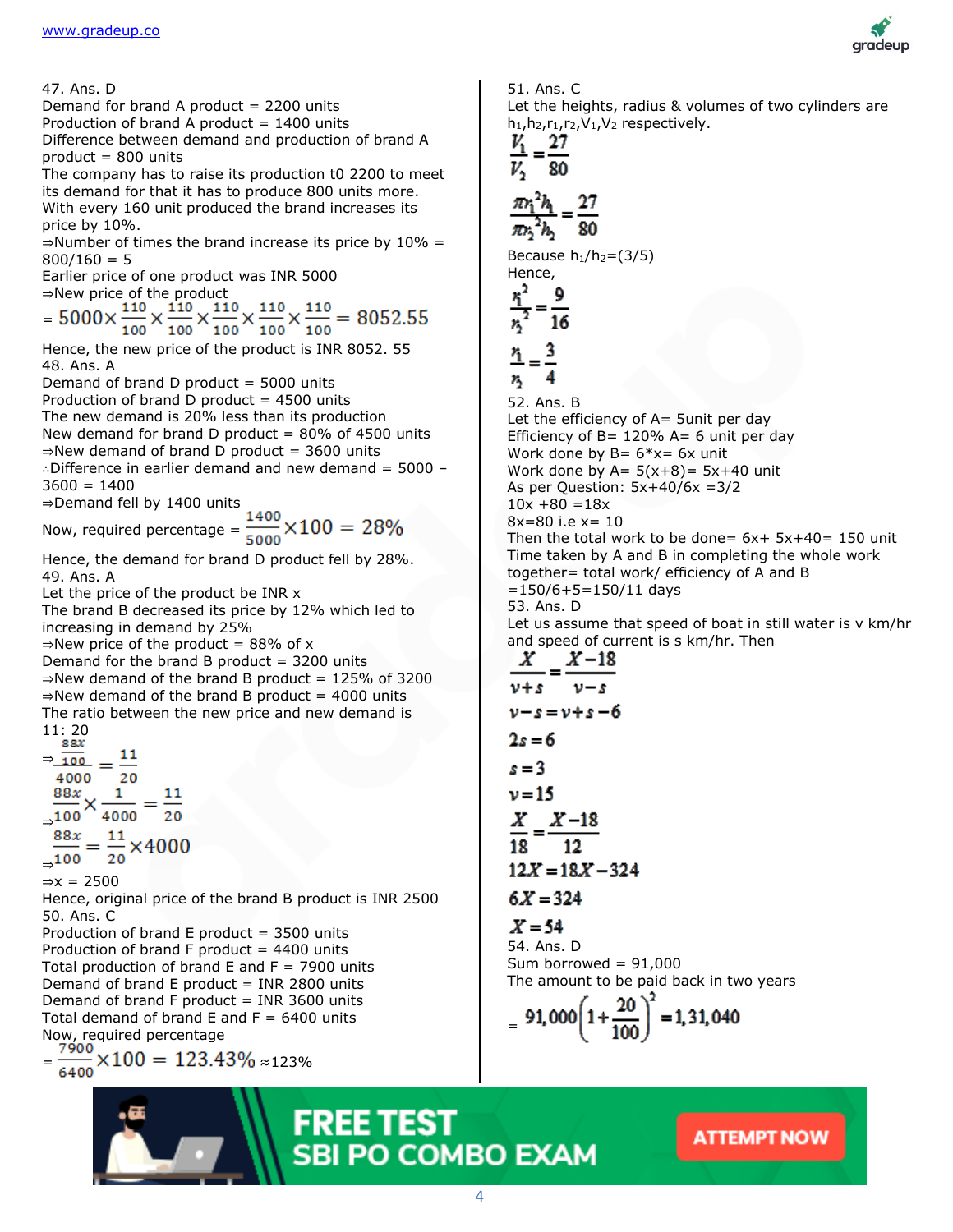

55. Ans. C  
\n
$$
MP = 1.4CP
$$
  
\n $1.4CP(1-\frac{x}{100}) = 1.12CP$   
\n $\left(1-\frac{x}{100}\right) = \frac{1.12}{1.40}$   
\n $\frac{x}{100} = \frac{1.12}{1.40}$   
\n $\frac{x}{100} = 1 - \frac{1.12}{1.40}$   
\n $\frac{x}{100} = \frac{0.28}{1.40}$   
\n $= 20%$   
\nCost Price of new article is 120 Rs.  
\nSo if 20% profit is desired then selling price will be =  
\n $1.2*120 = 144$  Rs.  
\nSo if 20% profit is desired then selling price will be =  
\n $1.2*120 = 144$  Rs.  
\nSo is respectively.  
\nThis investment was same for B & C throughout the  
\nyear.  
\nThis investment of A for next 8 months will be =  $(3x - 3x/4$   
\nSo, investment of A for next 8 months will be =  $(3x - 3x/4$   
\n $= 9x/4$ )  
\nTotal investment of A =  $8*9x/4 + 3x*4 = 30x$   
\nHence share of B in the total profit of 9200 Rs. will be =  
\n $(12*4x)/(130x)+(12*4x)+(12*5x)^3 \times 9200 = 3200$   
\n57. Ans. E  
\nLet us first  
\nIs out since the initial volumes of acetic acid and  
\nmodium acetate solution. Since, the ratio is 3:1 and the  
\ntotal volume is 40 litres we have the equation  
\n $3x + x = 40 \Rightarrow 4x = 40 \Rightarrow x = 10$ .  
\n $\therefore$  the initial volumes are  $3x = 30$  litres and  $x = 10$  litres.  
\nTo make the ratio 2:3, let w litres of sodium acetate  
\nsolution be added.  
\nThus, the proportion is 30 : (w+10) = 2 : 3  
\n $\Rightarrow 30 \times 3 = (w+10) \times 2$  (if a:b=c:d then a/b=c/d or  
\na-bc)  
\n $\Rightarrow 90=2w+20$   
\n $\Rightarrow 90=2w+20$   
\n

From (1) and (2), we have  $x = 16$ .

#### Therefore, the age of Radhika is  $3 \times 16 = 48$ . After 12 years, their ages would be  $48 + 12 = 60,16 + 12$  $= 28$  and  $10 + 12 = 22$  respectively. So,the ratio is 60 : 28 : 22 or **30 : 14 : 11** (dividing throughout by 2). 59. Ans. B The age of 5 members 3 years ago=17×5=85 years Total age of 5 members at present =  $85 + (5 \times 3) = 100$ years Total age of 6 members at present  $=17\times6=102$  years... (as average is same at present so we took 17) Hence, age of baby =  $102-100 = 2$  years 60. Ans. B Average Spending  $=$  (Total Spending of the 12 persons)/12 Total spending of 11 persons =  $2000 \times 11 = 22000$ Let the spending of the  $12<sup>th</sup>$  person be x. So, according to the question, the average spending of the 12 persons =  $x - 110$ So,  $(x-110) = (22000 + x)/12$  $\rightarrow$ 12x – 1320 = 22000 + x  $\rightarrow$ 11x = 23320 So,  $x = Rs.2120$ 61. Ans. D Total number of students in college  $A = 1850$ 54% of the total students are male ⇒46% of the total students are female ∴Number of female students in college A = 46% of 1850  $\Rightarrow$ Number of female students in college A = 851 Total number of students in college  $B = 1550$ 66% of the total students are male ⇒34% of the total students are female ∴Number of female students in college B = 34% of 1550  $\Rightarrow$  Number of female students in college B = 527 Total number of students in college  $D = 1675$ 56% of the total students are male ⇒44% of the total students are female ∴Number of female students in college D = 44% of 1675  $\Rightarrow$  Number of female students in college D = 737 Total number of students in college  $F = 1450$ 38% of the total students are male ⇒62% of the total students are female ∴Number of female students in college F = 62% of 1450 ⇒Number of female students in college F = 899 3014 Now, required average  $=$ 4  $= 753.5$ Hence, the average of number of female students in all the colleges except C and E is 753.5

62. Ans. A

Total number of students in college  $A = 1850$ 54% of the total students are male ⇒46% of the total students are female ∴8% difference between male and female students ⇒Difference between male and female students in college  $A = 8%$  of 1850 ⇒Difference between male and female students in college

 $A = 148$ 

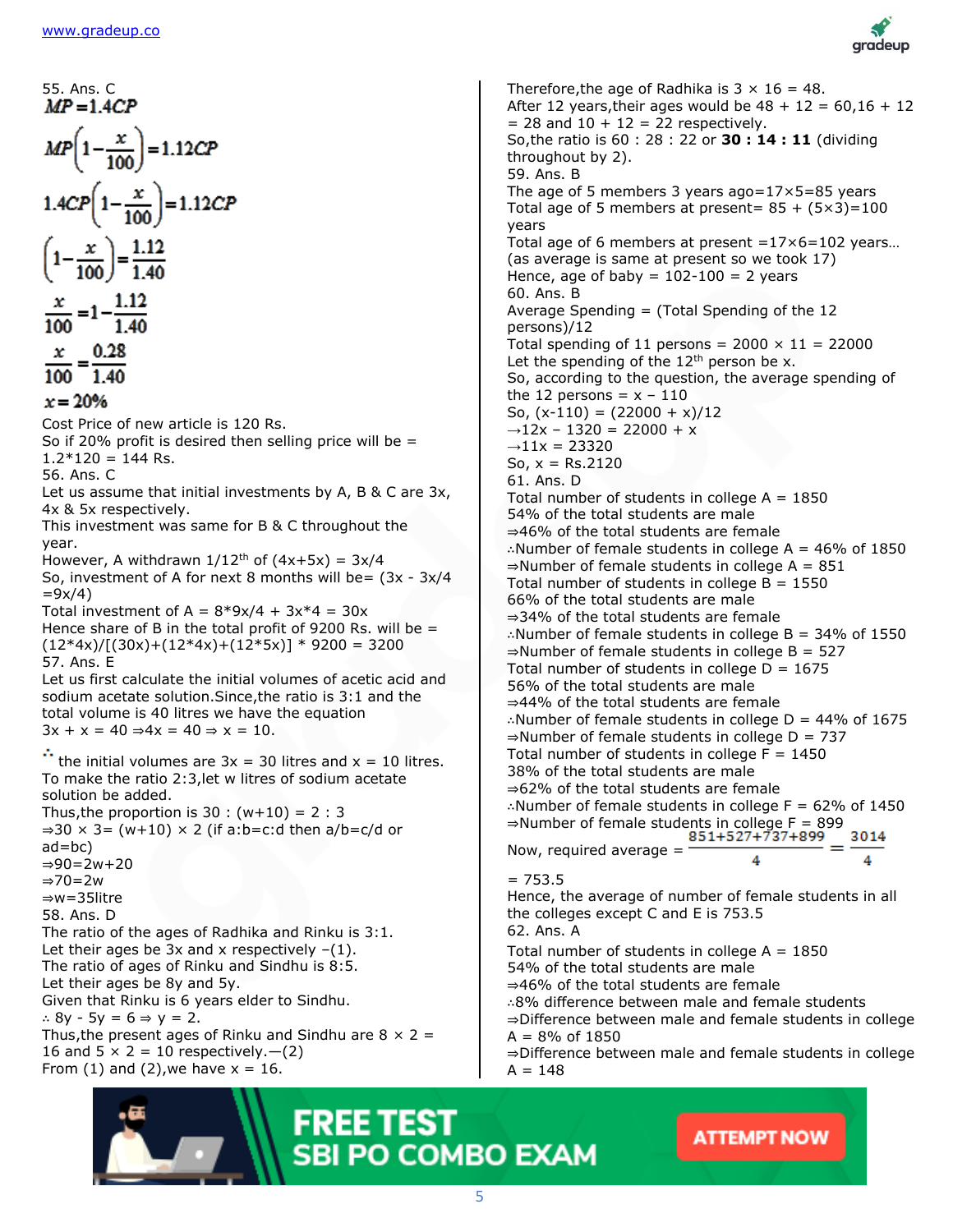

Total number of students in college  $B = 1550$ 

66% of the total students are male

⇒34% of the total students are female

∴32% difference between male and female students

⇒Difference between male and female students in college  $B = 32%$  of 1550

⇒Difference between male and female students in college  $B = 496$ 

Total number of students in college  $C = 1340$ 

45% of the total students are male

⇒55% of the total students are female

∴10% difference between male and female students

⇒Difference between male and female students in college  $C = 10\% \text{ of } 1340$ 

⇒Difference between male and female students in college  $C = 134$ 

Total number of students in college  $D = 1675$ 

56% of the total students are male

⇒44% of the total students are female

∴12% difference between male and female students

⇒Difference between male and female students in college  $D = 12\%$  of 1675

⇒Difference between male and female students in college  $D = 201$ 

Total number of students in college  $E = 1250$ 

72% of the total students are male

⇒28% of the total students are female

∴44% difference between male and female students

⇒Difference between male and female students in college  $E = 44\%$  of 1250

⇒Difference between male and female students in college  $E = 550$ 

Total number of students in college  $F = 1450$ 

38% of the total students are male

⇒62% of the total students are female

∴24% difference between male and female students

⇒Difference between male and female students in college  $F = 24\%$  of 1450

⇒Difference between male and female students in college  $F = 348$ 

Now, required average<br>=  $\frac{148+496+134+201+550+348}{6} = \frac{1877}{6} = 312.8$ =

Hence, the average of the difference between the number of male and female in all the colleges is 312.8.

63. Ans. C

Total number of students in college  $C = 1340$ 

45% of the total students are male

⇒55% of the total students are female

∴Number of female students in the college C = 55% of 1340

 $\Rightarrow$  Number of female students in the college C = 737 Total number of students in college  $A = 1850$ 54% of the total students are male

∴Number of male students in the college A = 54% of 1850

 $\Rightarrow$ Number of male students in the college A = 999 Now, required percentage

$$
=\frac{737}{999} \times 100 = 73.77 \approx 74\%
$$

Hence, the number of female students in college C is approx. 74% of number of male students of college A 64. Ans. B

Total number of students in college  $E = 1250$ 72% of the total students are male ⇒28% of the total students are female ∴Number of female students in college E = 28% of 1250  $\Rightarrow$ Number of female students in college E = 350 Out of 350 students, 30% are in Arts department  $\Rightarrow$ Number of female students in Arts department = 30% of 350  $\Rightarrow$  Number of female students in Arts department = 105

105 female students is 35% of total students in Arts department

Let the total number of students in Arts department be x ⇒Number of female students in Arts department = 35% of x

 $\Rightarrow$ 7x/20 = 105

 $\Rightarrow$ x = 300

∴Number of male students in arts department = 300 –  $105 = 195$ 

Number of male students in college  $E = 72\%$  of 1250  $\Rightarrow$  Number of male students in college E = 900 Now, required percentage

$$
\frac{195}{200} \times 100 = 21.666\%
$$

$$
= \frac{900}{22\%} = 22\%
$$

Hence, approx. 22% of the total male students in the college are in Arts department.

65. Ans. E

Total number of students in college  $B = 1550$ 66% of the total students are male ∴Number of male students in college B = 66% of 1550  $\Rightarrow$  Number of male students in college B = 1023 ∴2/3<sup>rd</sup> of male students of college B = 682 Total number of students in college  $F = 1450$ 38% of the total students are male ⇒62% of the total students are female ∴Number of female students in college F = 62% of 1450 ⇒Number of male students in college  $F = 899$ <br>682 22

-22 Now, required ratio =  $\frac{382}{899}$  = 29

Hence, the ratio of  $2/3^{rd}$  of college B male students and female students of college F is 22: 29 66. Ans. C

| Month   | 14 <sup>th</sup> | 21st |
|---------|------------------|------|
| January | А                | D    |
| March   | C                | G    |
| April   | F                | B    |
| une     | E                | H    |

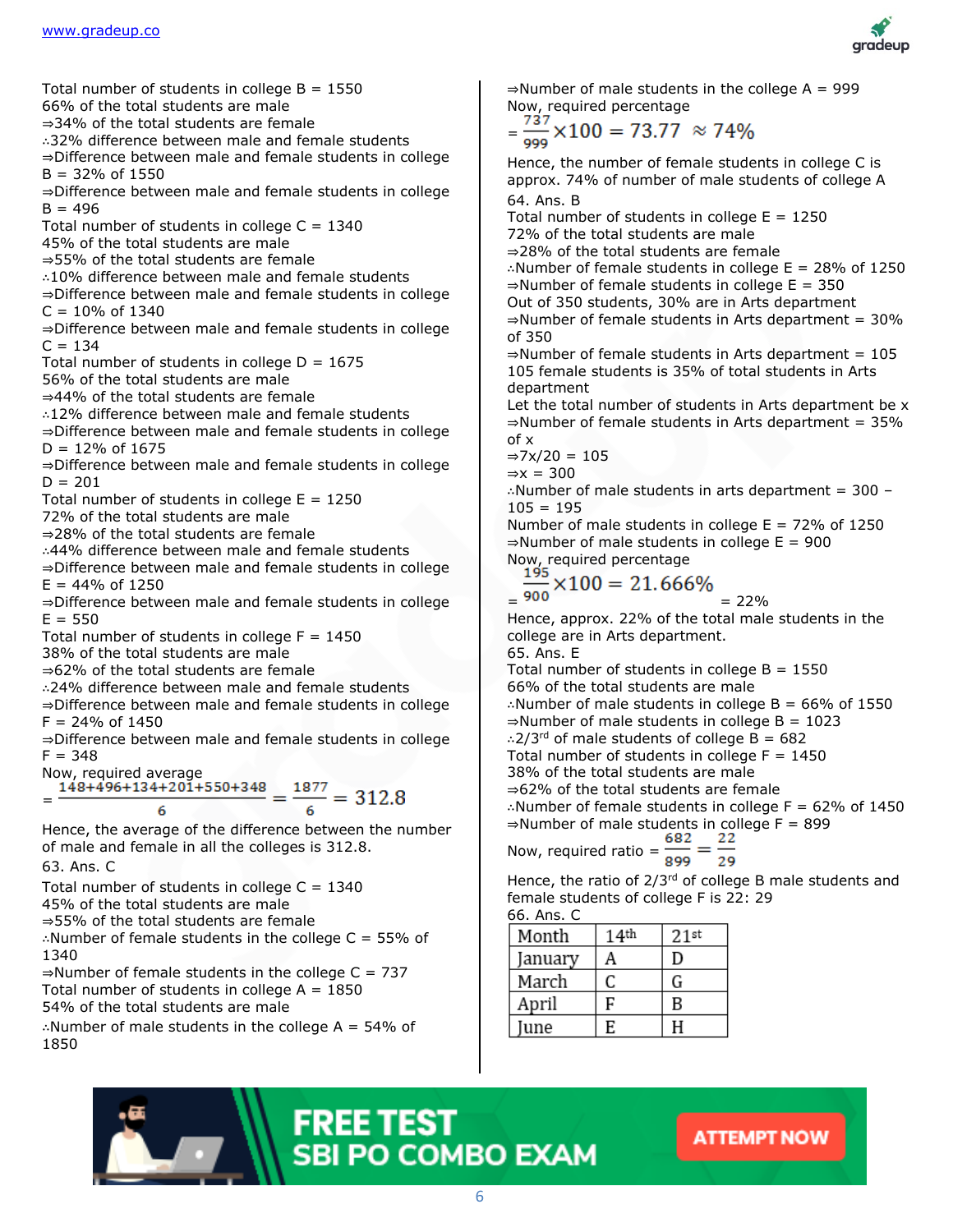| 67. Ans. B                                                        |                  |         |  |
|-------------------------------------------------------------------|------------------|---------|--|
| Month                                                             | 14 <sup>th</sup> | $21$ st |  |
| January                                                           | A                | D       |  |
| March                                                             | C                | G       |  |
| April                                                             | F                | B       |  |
| June                                                              | E                | Н       |  |
| 68. Ans. A                                                        |                  |         |  |
| Month                                                             | 14 <sup>th</sup> | $21$ st |  |
| January                                                           | A                | D       |  |
| March                                                             | C                | G       |  |
| April                                                             | F                | B       |  |
| June                                                              | E                | Η       |  |
| 69. Ans. D                                                        |                  |         |  |
| Month                                                             | 14 <sup>th</sup> | $21$ st |  |
| January                                                           | A                | D       |  |
| March                                                             | C                | G       |  |
| April                                                             | F                | В       |  |
| June                                                              | E                | Н       |  |
| 70. Ans. D                                                        |                  |         |  |
| Month                                                             | 14 <sup>th</sup> | $21$ st |  |
| January                                                           | A                | D       |  |
| March                                                             | C                | G       |  |
| April                                                             | F                | B       |  |
| June                                                              | E                | H       |  |
| 71. Ans. D                                                        |                  |         |  |
| $A > B = C < D < E > F$<br><b>Conclusions:</b>                    |                  |         |  |
| For conclusion I -                                                |                  |         |  |
| $C < D < E > F$ - no relation between F and C.                    |                  |         |  |
| I. $F < C$ (false)<br>For conclusion II -                         |                  |         |  |
| $A > B = C < D$ - no relation betwenn A and D.                    |                  |         |  |
| II. $A > D$ (false)                                               |                  |         |  |
| Hence, neither conclusion I nor II is true.<br>72. Ans. B         |                  |         |  |
| $A < B > C > D$ ; $A > E$ , $D > F$                               |                  |         |  |
| by combining both the statement we get -<br>E < A < B > C > D > F |                  |         |  |
| <b>Conclusions:</b>                                               |                  |         |  |
| For conclusion I -                                                |                  |         |  |
| $B > C > D > F - B$ is greater than F                             |                  |         |  |
| I. $F > B$ (false)<br>For conclusion II -                         |                  |         |  |
| $E < A < B - B$ is greater than E.                                |                  |         |  |
| II. $B > E$ (true)<br>Hence, only Conclusion II is true.          |                  |         |  |
|                                                                   |                  |         |  |



73. Ans. E  $A = B < C > D$ ;  $E > C < F$ **Conclusions**: **For conclusion I** -  $A = B < C < E - E$  is greater than A I.  $E > A$  (true) For conclusion II- $F > C > D$ II.  $F > D$  (true) Hence, both Conclusions I and II are true. 74. Ans. E  $S \geq T$  \$ P > K  $\leq$  N, O < M = K # J > L By replacing the symbols in the place of  $\frac{1}{2}$  (>) and  $\frac{1}{2}$  ( $\geq$ ) we get  $S \geq T > P > K \geq J$ , hence  $S > J$  is definitely true.  $M = K \geq J$ , hence  $M \geq J$  is also definitely true. 75. Ans. C  $N > 0 \le L = P$  \$ T, H  $> M \le T$  # S < N By replacing the symbols in the place of  $\frac{1}{2}$  ( $\geq$ ) and  $\frac{1}{2}$  (=) we get  $N > 0 \le L = P \ge T$ ,  $H > M \le T = S < N$  $L = P \geq T = S$ hence  $L \geq S$  is definitely true.  $T = S < N$  hence,  $N > T$  is definitely true. 76. Ans. A Take the individual statements, by which useful information is deducted: 1. The sum of the ages of S and Q is equal to P. S is not the youngest person. It means S is 14 and Q is 12. P is equal to 26. 2. The one who is 12 years old is  $4<sup>th</sup>$  to the left of the eldest person, who is sitting at the end. Q is at 4th position from the left side. 3. S and W are neighbors of Q. It means S is at 3rd from left and W is 5th from left. 4. Only 3 persons are sitting between S and U. It means U is seventh from left side. 5. Only 2 persons are sitting between Q and T, who is 29 years old. It means T is on first position. T P W U V S O R 29 26 14 12 18 35 42 67 77. Ans. C T P U V S W R Q 29 26 14 12 18 35 42 67 78. Ans. D T P V S W R U O 29 26 14 12 18 35 42 67 79. Ans. E T P S Q W R U V 29 26 14 12 42 67 18 35 80. Ans. BT P S W R U V O 29 26 14 12 18 35 42 67

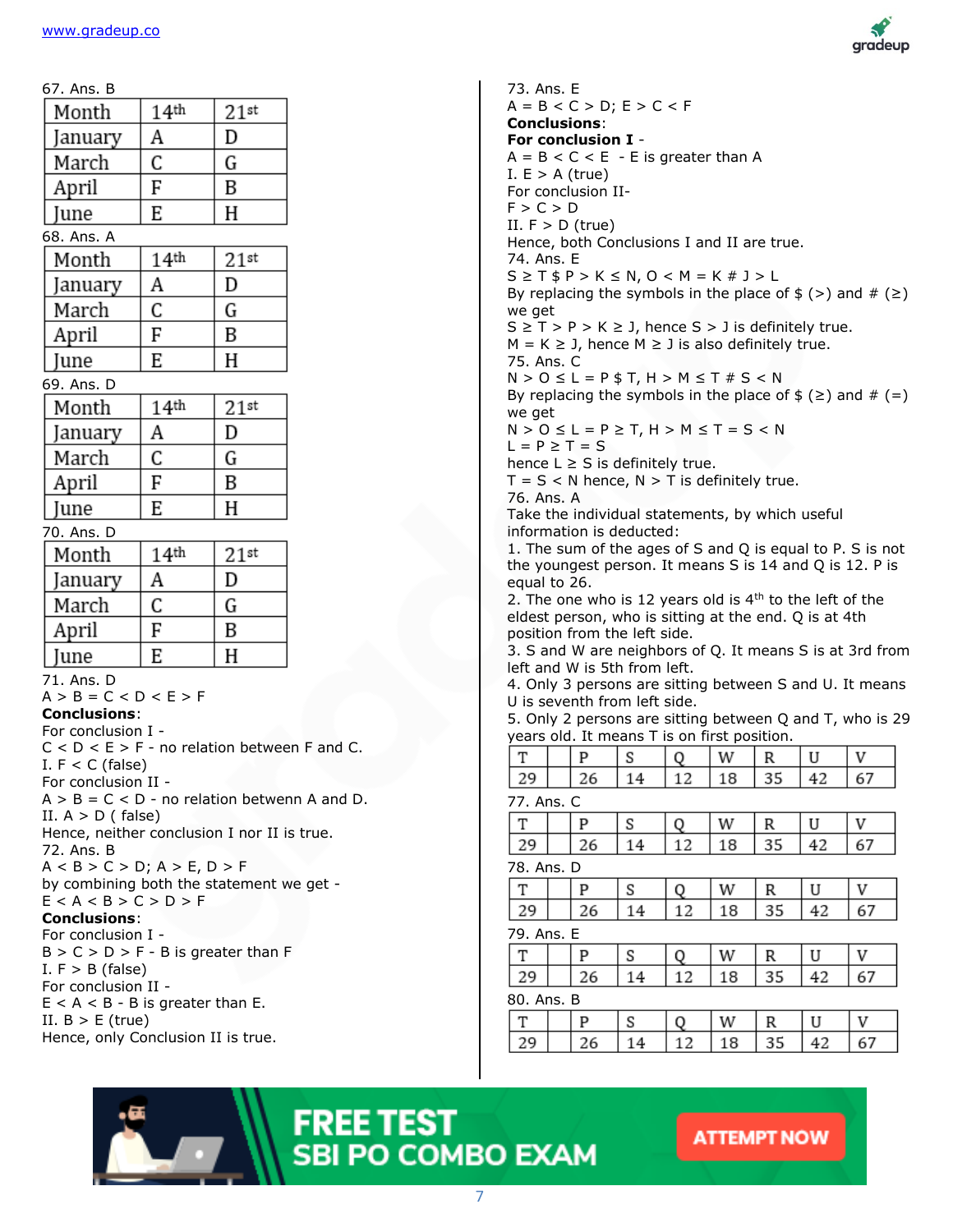

83. Ans. C

B>D>A>E>C>F

Here A got 205 marks and he score more marks than E. E score more marks than C & F. C score 160 marks than F. F score minimum marks.

The one who got maximum marks, got 100 marks more than C, hence maximum marks will be  $160 + 100 = 260$ 

84. Ans. B

The arrangement is as follows -

B>D>A>E>C>F

Here A got 205 marks and he score more marks than E. E score more marks than C & F. C score 160 marks than F. F scoe minimum marks.

85. Ans. C

The arrangement is as follows -

B>D>A>E>C>F

Here A got 205 marks and he score more marks than E. E score more marks than C & F. C score 160 marks than the possible number of marks which E got will be 185.

#### 86. Ans. C

| Years | Age | Person |  |
|-------|-----|--------|--|
| 2005  | 12  | D      |  |
| 2000  | 17  | Α      |  |
| 1995  | 22  | F      |  |
| 1991  | 26  | B      |  |
| 1990  | 27  | C      |  |
| 1982  | 35  | G      |  |
| 1980  | 37  | E      |  |
| 1976  | 41  | Н      |  |



#### 89. Ans. B

| Years | Age | Person |
|-------|-----|--------|
| 2005  | 12  | D      |
| 2000  | 17  | А      |
| 1995  | 22  | F      |
| 1991  | 26  | В      |
| 1990  | 27  | C      |
| 1982  | 35  | G      |
| 1980  | 37  | E      |
| 1976  | 41  | Η      |

90. Ans. B

| Years | Age | Person |
|-------|-----|--------|
| 2005  | 12  | D      |
| 2000  | 17  | А      |
| 1995  | 22  | F      |
| 1991  | 26  | B      |
| 1990  | 27  | C      |
| 1982  | 35  | G      |
| 1980  | 37  | E      |
| 1976  | 41  | Н      |

## **FREE TEST SBI PO COMBO EXAM**

#### **ATTEMPT NOW**